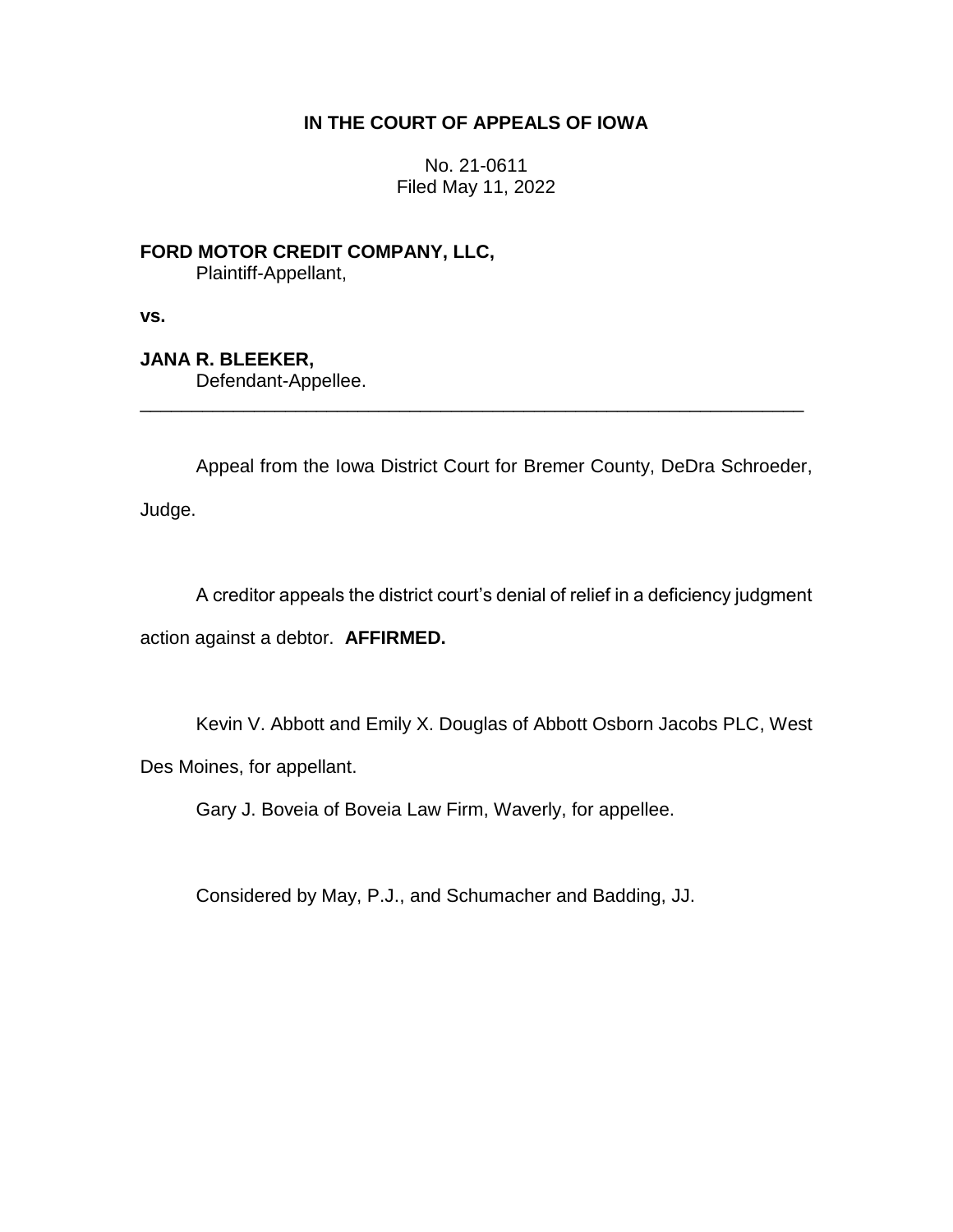# **MAY, Presiding Judge.**

 $\overline{a}$ 

A creditor repossessed a car and then sold it for less than what the debtor owed. Then the creditor brought this action for a deficiency judgment.<sup>1</sup> Following a bench trial, the district court dismissed the creditor's claims because the creditor failed to prove that it notified the debtor before selling the car. We affirm.

# **I. Background Facts & Proceedings**

In 2014, Jana Bleeker bought a new Ford Focus. She financed her purchase through Ford Motor Credit Company (Ford).

Over the course of the loan, Bleeker missed some of the payments. When this happened, Ford mailed Bleeker documents titled "notice of default and right to cure." On the first two occasions, Bleeker called Ford and cured the deficiency. However, on the third late payment, Ford accelerated one year of payments. This meant Bleeker had to pay nearly \$5800 right away. Bleeker couldn't make that payment. So Bleeker turned the car over to Ford.

A few months later, Bleeker received a letter stating Ford had already sold the car for \$2800 at a private auction. Bleeker claims she received no communication from Ford between the repossession and the post-sale letter. On the other hand, Ford claims it mailed a "notice of our plan to sell property" (presale notice) to Bleeker's address prior to the auction. At any rate, Ford brought this action to recover the remaining \$12,540.21 due on the loan.

 $1$  A deficiency judgment is "[a] judgment against a debtor for the unpaid balance of the debt if a foreclosure sale or a sale of repossessed personal property fails to yield the full amount of the debt due." *Judgment*, *Black's Law Dictionary* (11th ed. 2019).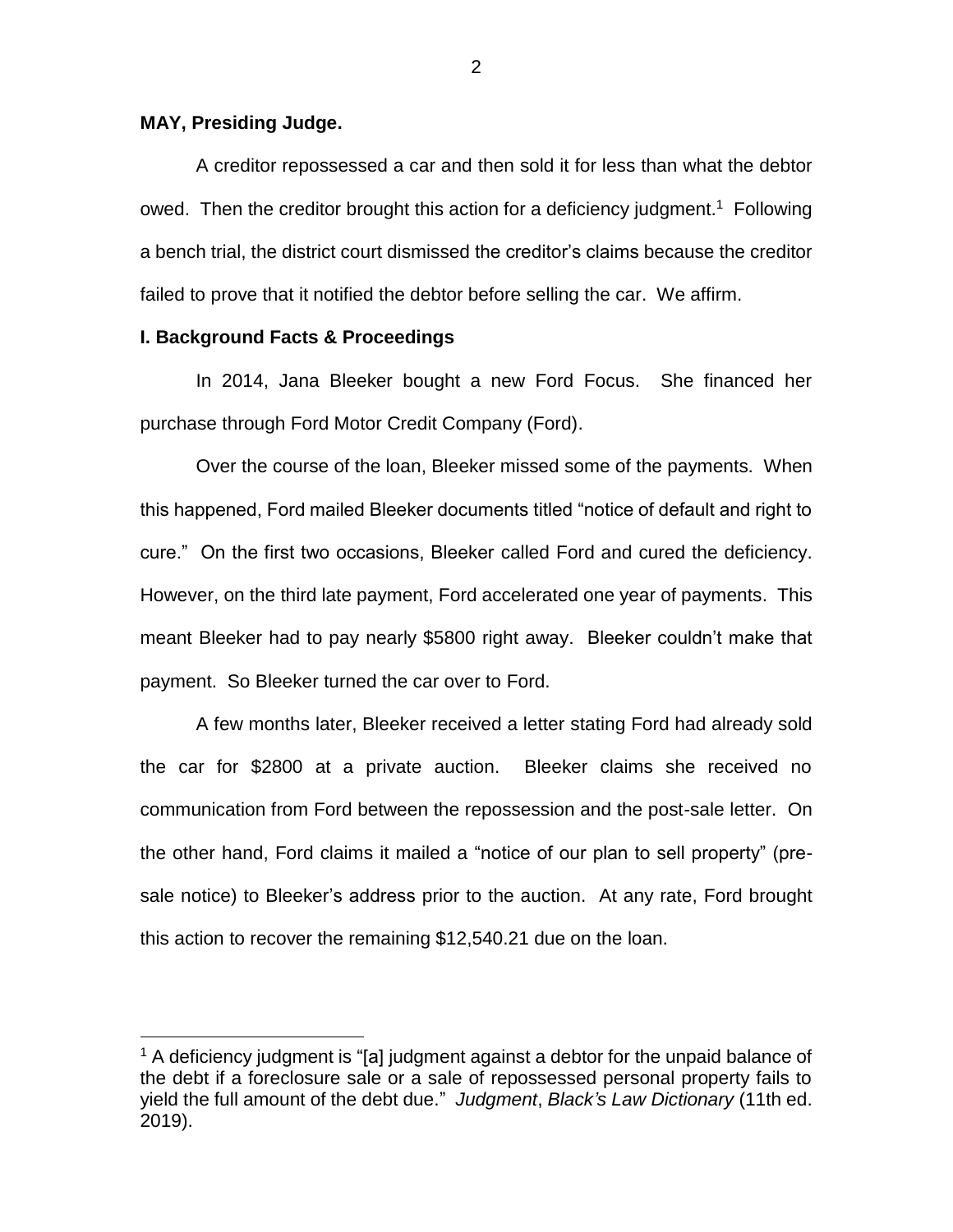At trial, a representative from Ford testified that some documents, such as the pre-sale notice, are typically mailed by an automated system. While Ford's representative testified he was "very confident" that Ford's automated systems sent a pre-sale notice to Bleeker, he conceded that he was not personally involved in sending it and could not confirm with certainty that it had been sent. Bleeker testified she never received the pre-sale notice. If she had received it, Bleeker testified, she would have called Ford "and found out more information on the procedures and steps to protect myself."

Following trial, the district court issued an order denying Ford's petition. The court expressly found Bleeker's "testimony was credible." And the court highlighted limitations in the Ford representative's testimony, particularly his inability to provide details about "where the notice would have originated from, how it was generated specifically, if postage was attached, and how the same was actually mailed." Ultimately, the court concluded, Ford had failed to meet its burden of showing it provided the pre-sale notice to Bleeker. So the court found Ford was barred from recovering a deficiency judgment. Ford appealed.

#### **II. Standard of Review**

Our review is for correction of errors at law and for findings of fact not supported by substantial evidence. *Pippen v. State*, 854 N.W.2d 1, 8 (Iowa 2014). "[W]hen the trial court following a bench trial has denied recovery because a party failed to sustain its burden of proof on an issue, we will not interfere with the trial court's judgment unless we find the party has carried its burden as a matter of law." *Falczynski v. Amoco Oil Co.*, 533 N.W.2d 226, 230 (Iowa 1995). "We will conclude a party has carried such a burden only when the evidence is so overwhelming that

3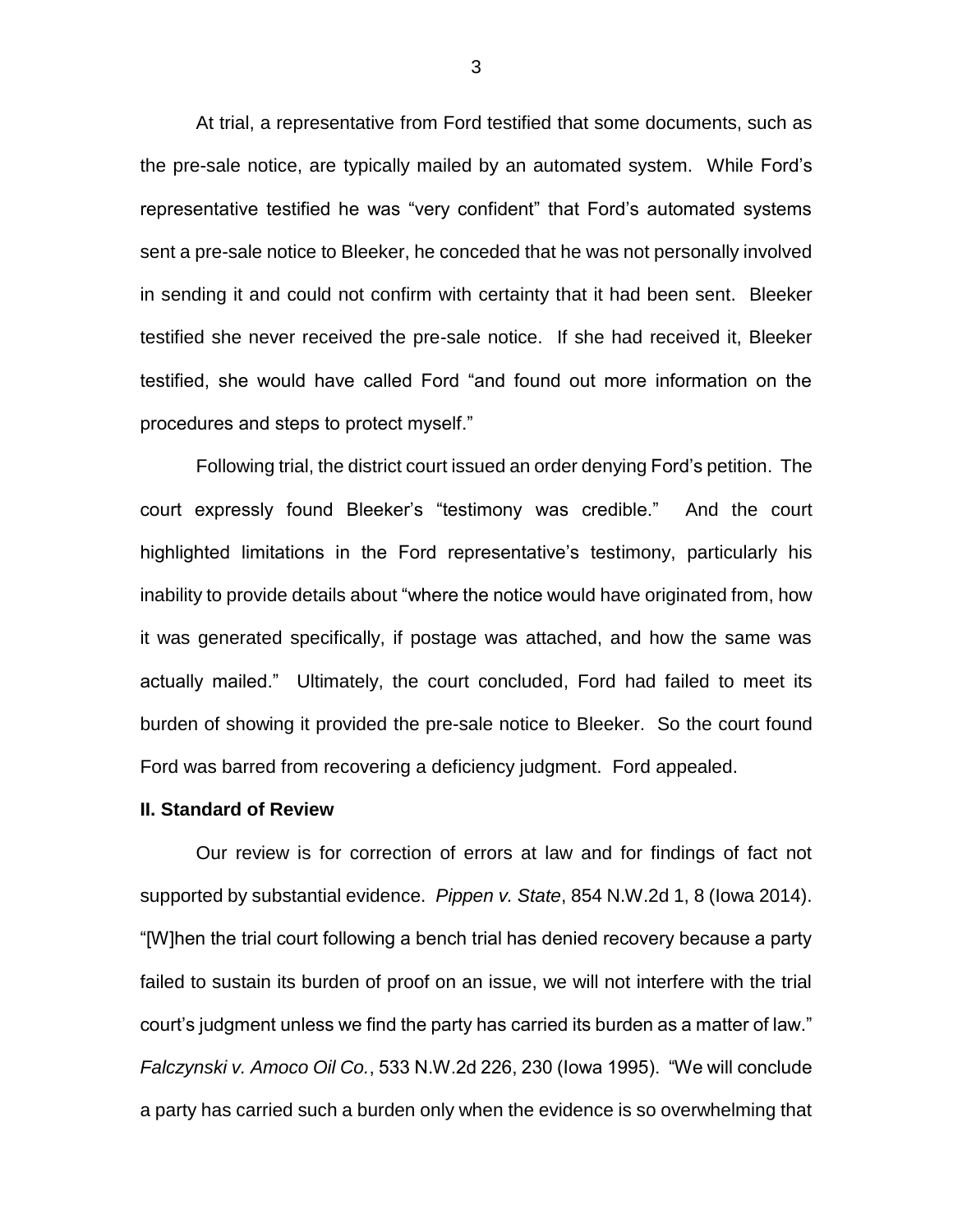only one reasonable inference on each critical fact issue can be drawn." *Schmitz v. Crotty*, 528 N.W.2d 112, 115 (Iowa 1995).

### **III. Discussion**

 $\overline{a}$ 

Ford advances two arguments on appeal. First, it argues the district court incorrectly concluded Ford failed to meet its burden. Second, Ford argues that it should still be entitled to recover a deficiency even if it failed to notify Bleeker. We address each argument in turn.

### **A. Ford's Burden**

Ford acknowledges that it bore the burden of proving that it gave Bleeker timely notice of Ford's planned sale of the Focus. 2 *See* Iowa Code § 554.9611(2) ("[A] secured party that disposes of collateral under section 554.9610 shall send to [the debtor] a reasonable authenticated notification of disposition."); *cf*. *Montgomery Ward, Inc. v. Davis*, 398 N.W.2d 869, 870 (Iowa 1987) (holding the creditor bears the burden to prove that it gave the notice required by Iowa Code section 537.5110). While direct evidence of mailing can prove notice, our supreme court has also held that notice may be established through testimony describing office customs or computerized systems through which businesses provide notices in the ordinary course of business. *See Montgomery Ward*, 398 N.W.2d at 872; *Pub. Fin. Co. v. Van Blaricome*, 324 N.W.2d 716, 721 (Iowa 1982). Ford appears to argue that, considering the Ford representative's testimony describing computerized mailings, we must reverse the district court.

 $2$  In its brief, Ford cites Iowa Code section 554.9601 (2020) for the proposition that, "[t]o be successful on its claim for the deficient balance owed, Iowa law required" Ford "to show it sent" the required notice. We need not decide whether this is a correct interpretation of section 554.9601.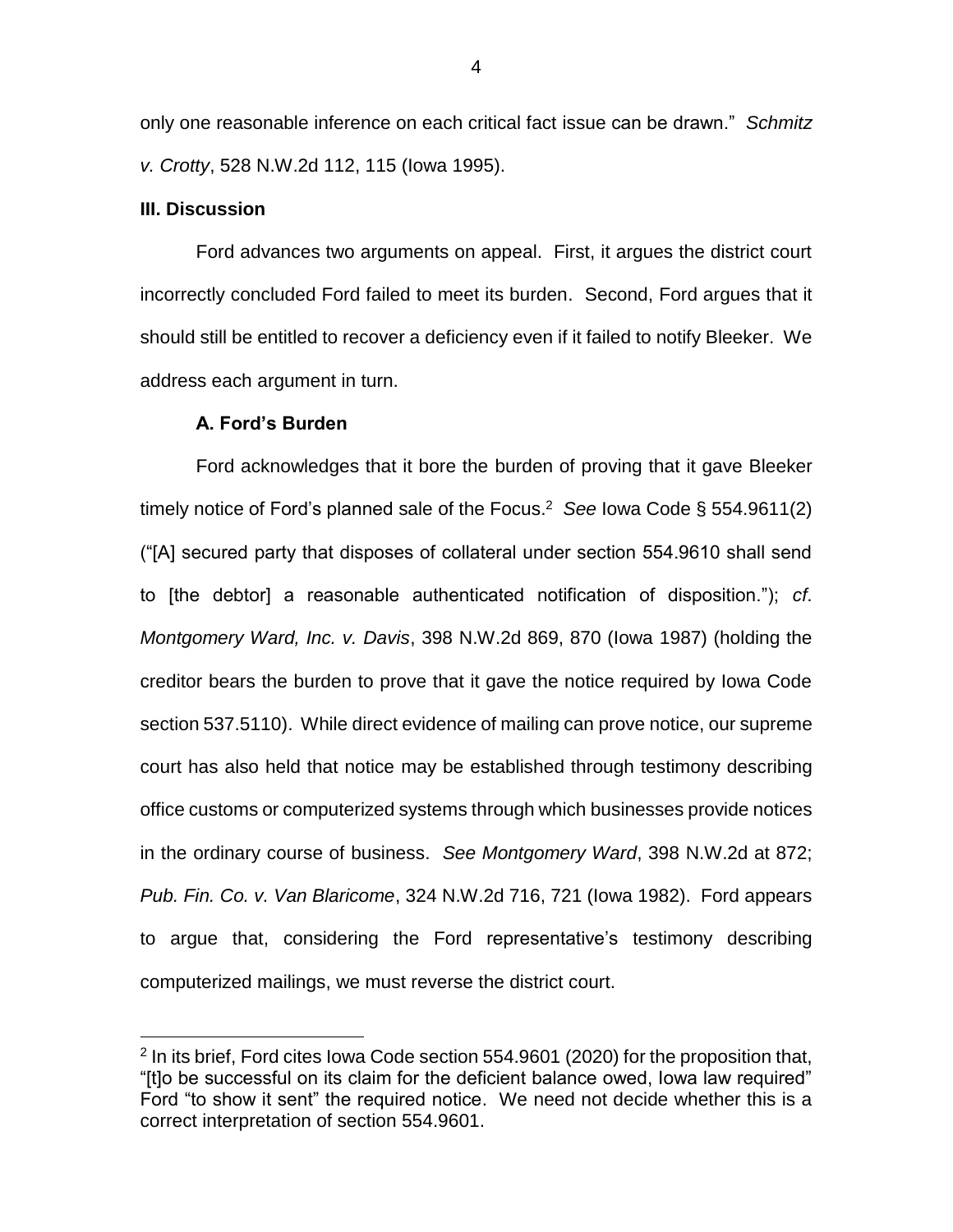We disagree. To overturn the district court's finding and prevail on appeal, Ford must show that the *only* reasonable conclusion from the evidence is that Ford *in fact* provided notice to Bleeker. *See Falczynski*, 533 N.W.2d at 230. Ford cannot make that showing here. For one thing, Bleeker testified that—although she'd received other correspondence from Ford—she didn't receive the pre-sale notice. And the district court found Bleeker credible. Moreover, Ford did not produce a witness who could testify *from first-hand knowledge* that a pre-sale notice was *actually* sent to Bleeker. And even if that testimony had been provided, a judge in a bench trial is generally entitled to "believe all, part or none of any witnesses' testimony." *See* Iowa Civ. Jury Instructions 100.9. In any event, the district court was not *obligated* to accept the actual testimony of the Ford representative, who was "very confident" that Ford's automated systems sent the notice but could not provide details about how it was sent, e.g., whether it was mailed from Colorado Springs, Colorado, or Mesa, Arizona. So the court was not obligated to find Ford met its burden of proving the pre-sale notice was actually sent.<sup>3</sup>

# **B. Ford's Recovery**

 $\overline{a}$ 

Ford also argues that—even if it failed to notify Bleeker—it should still be permitted to recover a deficiency. Yet Ford did not raise this alternative argument

<sup>&</sup>lt;sup>3</sup> In its reply brief, Ford argues that, in a summary judgment ruling, the district court found notice *had been* given to Bleeker. Ford argues that that summary judgment finding "should have remained in effect at trial."

We doubt that Ford preserved error on this argument. In any event, we generally "will not consider issues raised for the first time in a reply brief." *Villa Magana v. State*, 908 N.W.2d 255, 260 (Iowa 2018). While there are exceptions, *see id*., Ford does not identify one. So we decline to consider this argument.